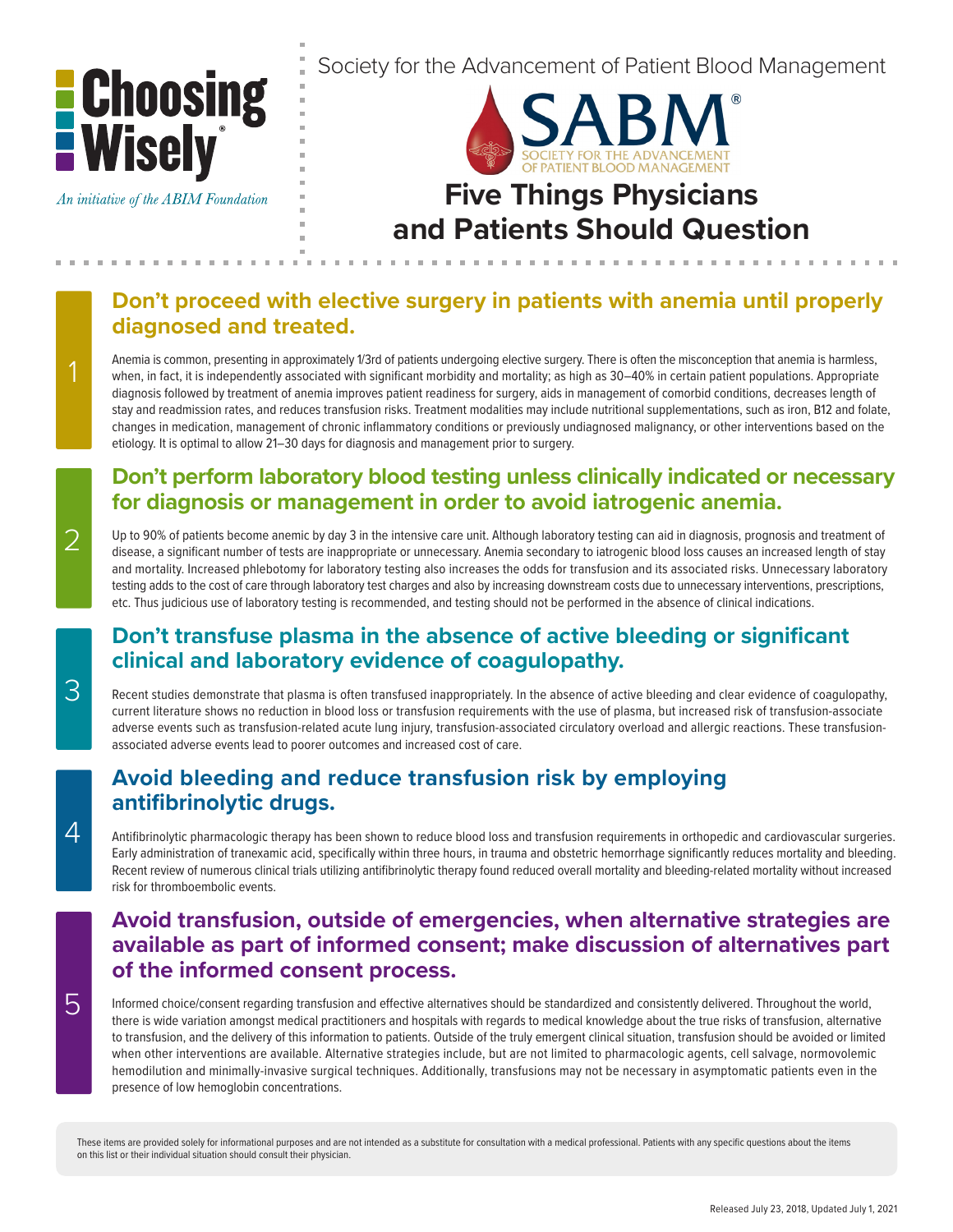#### **How This List Was Created**

The Executive Committee and Board of Directors (BOD) of the Society for the Advancement of Patient Blood Management (SABM) had a strong desire to participate in the *Choosing Wisely* campaign. Participation allows SABM to align with the national *Choosing Wisely*® team and other specialty societies to further the mission of collaborative physician-patient health care delivery and responsible use of resources.

A Task Force was appointed from within the BOD to draft the initial set of recommendations. Evidence-based recommendations were based on our society's foundational pillars and structured around published SABM Standards. A critical feature was the review of relevant literature for supporting evidence applicable to each statement. Ultimately, the draft recommendations were submitted to the membership for input via an email survey. This resulted in the final five statements for which evidentiary materials and pertinent references were written. The BOD approved the materials prior to submission. Recent review with updates was undertaken by the SABM Educational Oversight Committee.

Working with this initiative, our selected recommendations and integrated materials were further honed based on subsequent campaign review. This list and supporting material resulted in a publication in a peer-reviewed journal in 2019. SABM will also develop monitors to assess the impact of the initiative for our members and hospital affiliates. We foresee this as a vehicle for outreach to other professional societies, health care providers and patients.

#### **Sources**

|                | Mursallana KM, Tamim HM, Richards T et al. Preoperative anaemia and post operative outcomes in non-cardiac surgery: a retrospective cohort study. Lancet 2011; 378<br>(9800): 1396-4007.                                                                                               |
|----------------|----------------------------------------------------------------------------------------------------------------------------------------------------------------------------------------------------------------------------------------------------------------------------------------|
| $\overline{1}$ | Koch C, Li L, Sun Z et al. Hospital-acquired anemia: prevalence, outcomes, and healthcare implications. J Hosp Med 2013; 8(9): 506-512.                                                                                                                                                |
|                | Beattie WS, Karkouti K, Wijeysundera DN, Tait G et al. Risk associated with preoperative anemia in non-cardiac surgery; a single-center cohort study. Anesthesiology<br>2009; 110 (3): 574-581.                                                                                        |
|                | Munoz M, Acheson AG, Aurbach M et al. International consensus on peri-operative anemia and iron deficiency. Anaesthesia 2017; 72: 233-247.                                                                                                                                             |
|                | Patient Blood Management Gombotz, Zacharowski & Spahn (eds.), Thieme Publishers, 2016.                                                                                                                                                                                                 |
| $\overline{2}$ | Gattinoni L and Chiumello P Anemia in the intensive care unit: how big is the problem? Transfus Altern Transfus Med 2002; 4 (4): 118-120.                                                                                                                                              |
|                | Thavendranathan P, Bagai A, Ebidia A et al. Do blood tests cause anemia in hospitalized patients? The effect of diagnostic phlebotomy on hemoglobin and hematocrit<br>levels. J Gen Int Med 2005; 20(6): 520-524.                                                                      |
|                | Chant C, Wilson G, Friedrich JO et al. Anemia, transfusion, and phlebotomy practices in critically ill patients with prolonged intensive care unit length of stay: a cohort<br>study. Crit Care 2006; 10 (5): R140.                                                                    |
| 3              | Stanworth SJ, Brunskill SJ, Hyde CJ et al. Is fresh-frozen plasma clinically effective? A systematic review of randomized controlled trials. Brit J Haematol 2004; 126(11): 139-152                                                                                                    |
|                | Holland LL, Foster TM, Marlar RA, Brooks JP et al. Fresh frozen plasma is ineffective for correcting minimally elevated international normalized ratios. Transfusion<br>2005; 45(7): 1234-1235.                                                                                        |
|                | Segal J and Dzik W Paucity of studies to support that abnormal coaqulation test results predict bleeding in the setting of invasive procedures: an evidence-based review.<br>Transfusion 2005; 45(9): 1412-1425.                                                                       |
|                | Stanworth S, Grant-Casey J, Lowe D et al. The use of fresh-frozen plasma in England: high levels of inappropriate use in adults and children. Transfusion 2011; 51(1): 62-70.                                                                                                          |
|                | Yang L, Stanworth S, Hopewell S et al. Is fresh-frozen plasma clinically effective: an update of a systematic review of randomized controlled trials. Transfusion 2012;<br>52(8): 1673-1686.                                                                                           |
|                | Muller M, Arbous MS, Spoelstra-de Man AM et al. Transfusion of fresh-frozen plasma in critically ill patients with coaqulopathy before invasive procedures: a randomized<br>controlled trial. Transfusion 2015; 55(1): 26-35.                                                          |
|                | Green L, Bolton-Maggs P, Beattie C et al. British Society of Haematology quidelines on the spectrum of fresh frozen plasma and cryoprecipitate products: their handling<br>and use in various patient groups in the absence of major bleeding. Brit J Haematol 2018; 181(1): 54-67.    |
| 4              | Henry DA, Carless PA, Moxey AJ et al. Anti-fibrinolytic drugs for reducing blood loss and the need for red blood cell transfusion during and after surgery. Cochrane<br>Database Syst Rev 2011; (3): CD001886.                                                                         |
|                | CRASH-2 Trial Collaborators Effects of tranexamic acid on death, vasoocclusive events, and blood transfusion in trauma patients with significant haemorrhage (CRASH-2):<br>a randomised, placebo-controlled trial. Lancet 2010; 376(9734): 23-32.                                      |
|                | WOMAN Trial Collaborators Effect of early tranexamic acid administration on mortality, hysterectomy, and other morbidities in women with post-partum haemorrhage<br>(WOMAN): an international, randomized, double-blind, placebo-controlled trial. Lancet 2017; 389(10084): 2105-2116. |
|                |                                                                                                                                                                                                                                                                                        |

Taeuber I, Weibel S, Herrmann E et al. Association of intravenous tranexamic acid with thromboembolic events and mortality: a systematic review, meta-analysis, and meta-regression. JAMA Surg 2021; doi: 10.1001/jamasurg.2021.0884.